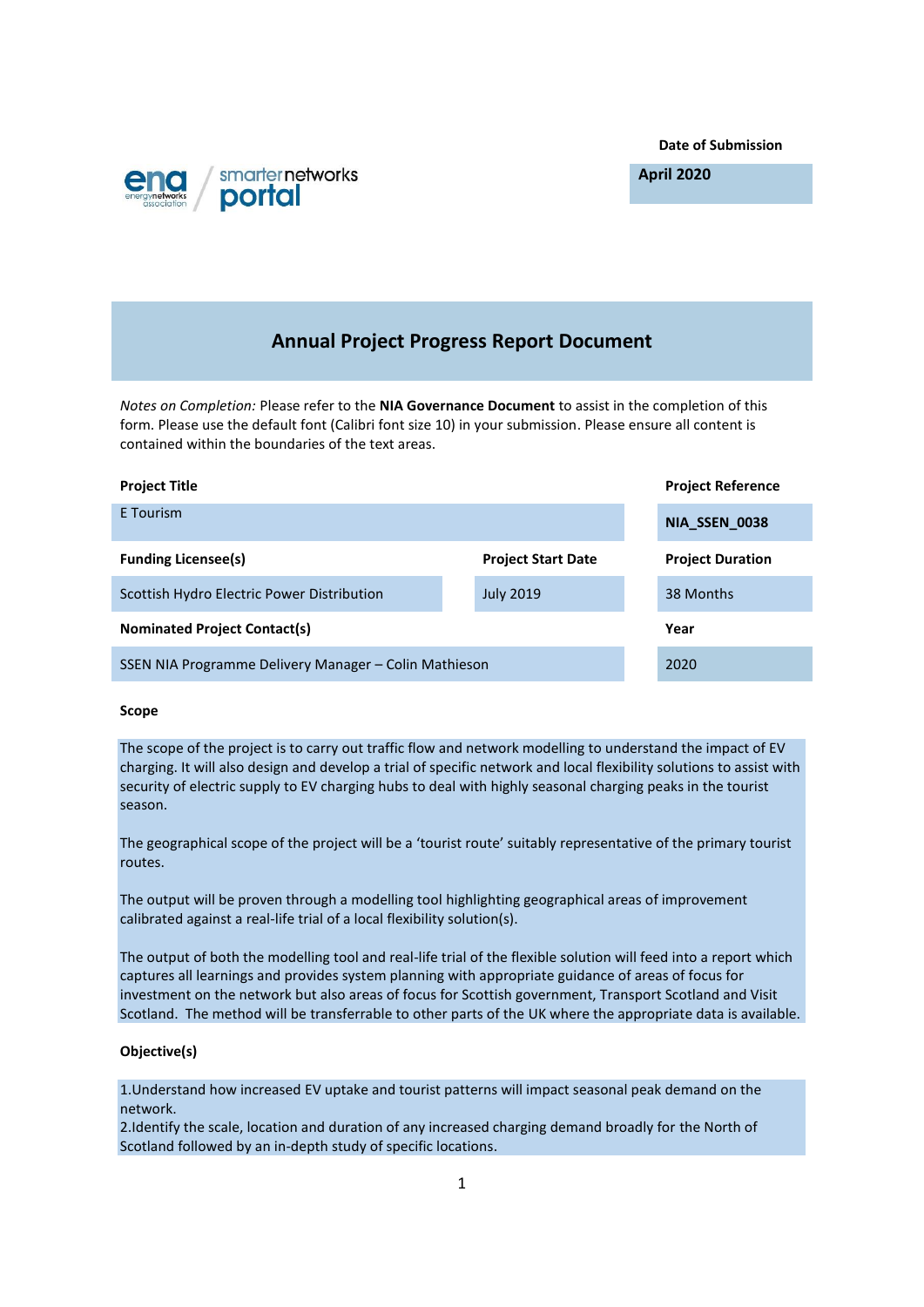3.Enhance stakeholder engagement for helping local community groups, local authorities and other organisations to understand impacts of heightened EV tourism on local demand.

4.Identify suitable local flexible solutions to assist in demand management during seasonal peaks but also benefiting residents all year round. These solutions may extend beyond charge points only to options such as valet charging.

5.Inform investment strategies for network development based on expected impacts of EV uptake and tourist patterns.

#### **Success Criteria**

If the project delivers the anticipated learning to GB stakeholders, then it is deemed successful.

## **Performance Compared to the Original Project Aims, Objectives and Success Criteria**

The project is progressing satisfactorily against the aims and objectives at this stage. Below is an update against each of the objectives which have started in the reporting period.

**1.Understand how increased EV uptake and tourist patterns will impact seasonal peak demand on the network.**

**and** 

**2.Identify the scale, location and duration of any increased charging demand broadly for the North of Scotland followed by an in-depth study of specific locations.**

The project has worked closely with key stakeholders in Transport Scotland to understand potential EV vehicle flows based on current conventional vehicle movements.

The following 8 use cases are being investigated and were chosen with Scottish Government and Transport Scotland to cover journey starting points, tourist hotspots for stopping and overnight accommodation as well as arterial routes:

Ferry Journey - Uig, Isle of Skye to Tarbet, Isle of Harris Tourist hot spot - Fairy Pools, Isle of Skye Overnight accommodation / popular hotspot - Portree, Isle of Skye Tourist hot spot - Urquhart Castle Dundee City Centre A9 Perth to Inverness A82 Loch Lomond to Inverness A87 Inverness to Isle of Skye

Data has been provided by Transport Scotland to understand the average and peak daily car flows for each of the use cases and assumptions are being made to understand the average journey distance and patterns for Tourists. Data has also been taken from Visit Scotland Visitor Survey data. The EV uptake assumptions have been based around the SSEN Regional Scenario Modelling, which was delivered by Regen in September 2019 as part of a separate Business as Usual activity.

Network data is being gathered to understand the current network status, capability and predict future energy demands for each use case. The associated primary substations for each of the use cases listed above have been identified also, but to understand the network impacts of that EV charging has for some of the visitor hot spots an analysis will be conducted on a small number of secondary substations.

The project is currently performing a network analysis on the tourist data, traffic data and network data to understand the impact of EV charging for each of the agreed use cases. The results of the analysis will provide a technical view for inclusion and analysis in system planning as well as visibility for external stakeholders to signpost potential issues where there could be network constraints and therefore require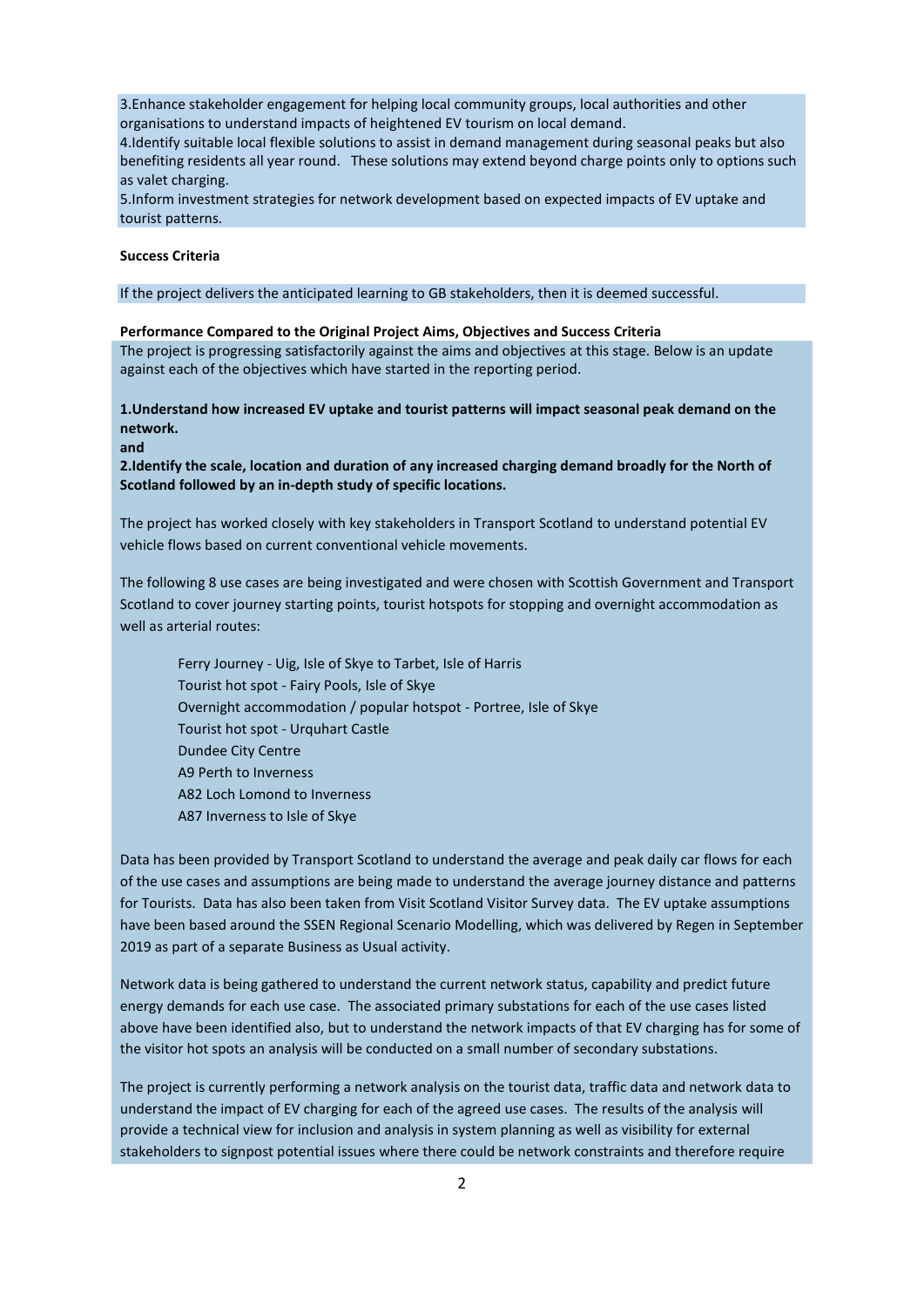the next stage the project to focus on how to maintain resilience particularly during the tourist season. The outcomes are anticipated by May 2020.

## **3.Enhance stakeholder engagement for helping local community groups, local authorities and other organisations to understand impacts of heightened EV tourism will have on local demand.**

There has been some engagement with national and local government and two Transport Partnerships, through word of mouth, to highlight the project objectives. A draft communications plan has been created to include a coordinated and focussed approach for stakeholder engagement which will be shared once the findings of the modelling are available in May 2020.

**4.Identify suitable local flexible solutions to assist in demand management during seasonal peaks but also benefiting residents all year round. These solutions may extend beyond charge points only to options such as valet charging.** – Not started, due to start late 2020.

**5.Inform investment strategies for network development based on expected impacts of EV uptake and tourist patterns –** Not started due to start in 2021.

Details of how the Project is investigating/solving the issue described in the NIA Project Registration Proforma. Details of how the Project is performing/performed relative to its aims, objectives and success criteria.

#### **Required Modifications to the Planned Approach During the Course of the Project**

#### The project is progressing to the planned methodology described in the registration document.

The Network Licensee should state any changes to its planned methodology and describe why the planned approach proved to be inappropriate.

#### **Lessons Learnt for Future Projects**

The project is part of the EV Strategic Partnership with Scottish Government, Transport Scotland, SSEN and Scottish Power Electricity Networks. Working collaboratively has meant greater coordination for deciding the 8 use cases previously mentioned. Input was given on planned future activity, existing road infrastructure and community led projects to understand which use cases would recognise EV uptake the earliest and benefit from a flexible solution (which will be designed as part of the next stage). The project has shared lessons learnt with Transport Scotland to improve existing processes on connection applications.

Another EV Strategic Partnership is the Transport Scotland funded Electric A9 project. As part of this SSEN had assigned a System Planner to perform network feasibility studies at specific locations along the A9. The System Planner has been heavily involved in agreeing the assumptions around types of chargers, charging demand profiles and network related assumptions. Facilitating co-ordination will allow more informed results and the findings from this study will also help to inform future seasonal uptake for the Electric A9 project

Limited data is available on the future tourist growth and average journey distances. Visit Scotland do not have targets or forecasts for year on year tourist growth, due to multiple economic factors playing a part in the number of visitors likely to visit. For journey distances, although the number of cars travelling along a route can be based on logical assumptions, assumptions have also been made around the stopping points and average journey distance to understand where the EV charging is likely to occur. Assumptions have had to be made around the number of visitors travelling by car which has subsequently led to the decision to keep visitor numbers at the last Visitor Survey data from Visit Scotland. For future projects, other options such as commercially available data such as TomTom or allowing more time for speed camera data to be accessed would be beneficial.

Recommendations on how the learning from the Project could be exploited further. This may include recommendations on what form of trialling will be required to move the Method to the next TRL. The Network Licensee should also state if the Project discovered significant problems with the trialled